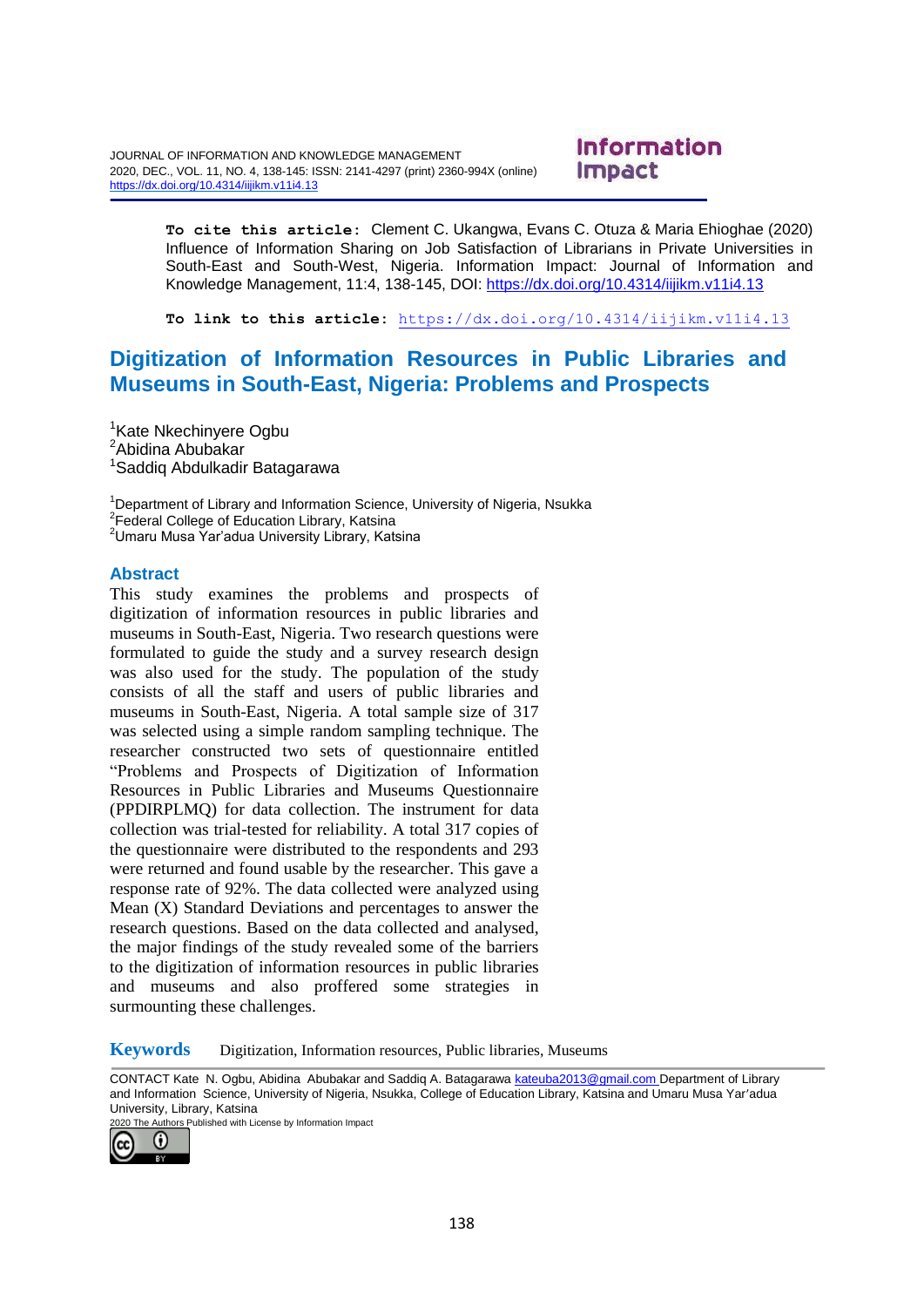#### **Introduction**

The communities of information practitioners such as public libraries and museums have long recognized the need for new approaches to the management of information resources in their institutions. According to [Saur \(2001\)](Article%20emprical%20CHALLENGES%20%202.doc), public library is an organization established, supported and funded by the community, either through local, regional or national government or through some other form of community organization which provides access to knowledge, information and works of the imagination through a range of resources and services and is equally available to all members of the community regardless of race, nationality, age, gender, religion, language, disability, economic and employment status and educational attainment. [Setshwane and Oats \(2015\)](Article%20emprical%20CHALLENGES%20%202.doc) added that the public libraries should provide a focus for cultural and artistic development in the community they serve. On the other hand, museum according to the International Council of [Museums \(2010\)](Article%20emprical%20CHALLENGES%20%202.doc), is a non-profit making, permanent institution in the service of society and of its development, and open to the public which acquires, conserves, researches, communicates and exhibits material evidence of the people and environment for the purpose of study, education and enjoyment.

In the present changing information environment, some factors such as cost and the issues involved in digitization of objects and artifacts may jeopardize the services provided in public libraries as well as museums. To enhance easy access and management of cultural heritage in public libraries and museums, a clear policy must be formulated defining objectives, priorities and services in relation to the local community needs. To achieve this, the public library has to be organized effectively and professional standards of operation must be maintained [\(IFLA 1994\)](Article%20emprical%20CHALLENGES%20%202.doc).

There is strong motivation to bring together content from different cultural institutions into centralized portals, which have typically offered access services based on traditional catalogues used in libraries, museums and archives [\(Clough et al, 2015\)](Article%20emprical%20CHALLENGES%20%202.doc). However, the size and lack of organization of these information resources may pose a very big challenge to the users, who are provided with little or no guidance about how to access, interpret and use the information in them. Mmanaging digital cultural heritage involves a number of challenges ranging from the digitization of cultural heritage objects and artefacts to various knowledge organization challenges that include metadata, indexing and retrieval, and various user and social challenges such as information seeking and retrieval in the context of cultural heritage, digital divide and social inclusion, social and legal policy issues, and moreover long term access and sustainability issues.

 According to the Directors of each of the State Library Board in South-East, Nigeria there are a total of 39 public libraries and 12 government owned museums (from the museum curators) in the area. As a matter of fact, the study was conducted in all the government owned museums and at least one public library in each state in South East Nigeria. On the other hand, the museums studied include National War Museums, Umuahia, Igboukwu National Museums in Anambra, National Museums, Abakaliki, Museums of Unity, Enugu and National Museums, Owerri.

Public libraries and museums ought to be endowed with numerous cultural resources. However, these resources have received little or no attention from both the government and local communities. Over time, the vulnerability and fragility of cultural resources have increased due to neglect, vandalism, mass tourism and poor managerial attitude etc. Also, efficient services in cultural heritage institutions may be affected by a number of factors such as the digital divide coupled with the fact that most of the practitioners of cultural resources in South East Nigeria do not have the basic internet skills to manage and disseminate digital cultural heritage information. This means that the access and management of cultural heritage information in this area may be highly jeopardized.

Due to the rapid growth in the value and variety of cultural heritage information, and the rapid growth of user-generated cultural information, cultural heritage information systems will be a growing organism requiring more and more resources to run them in years to come [\(Ruthven and](Article%20emprical%20CHALLENGES%20%202.doc)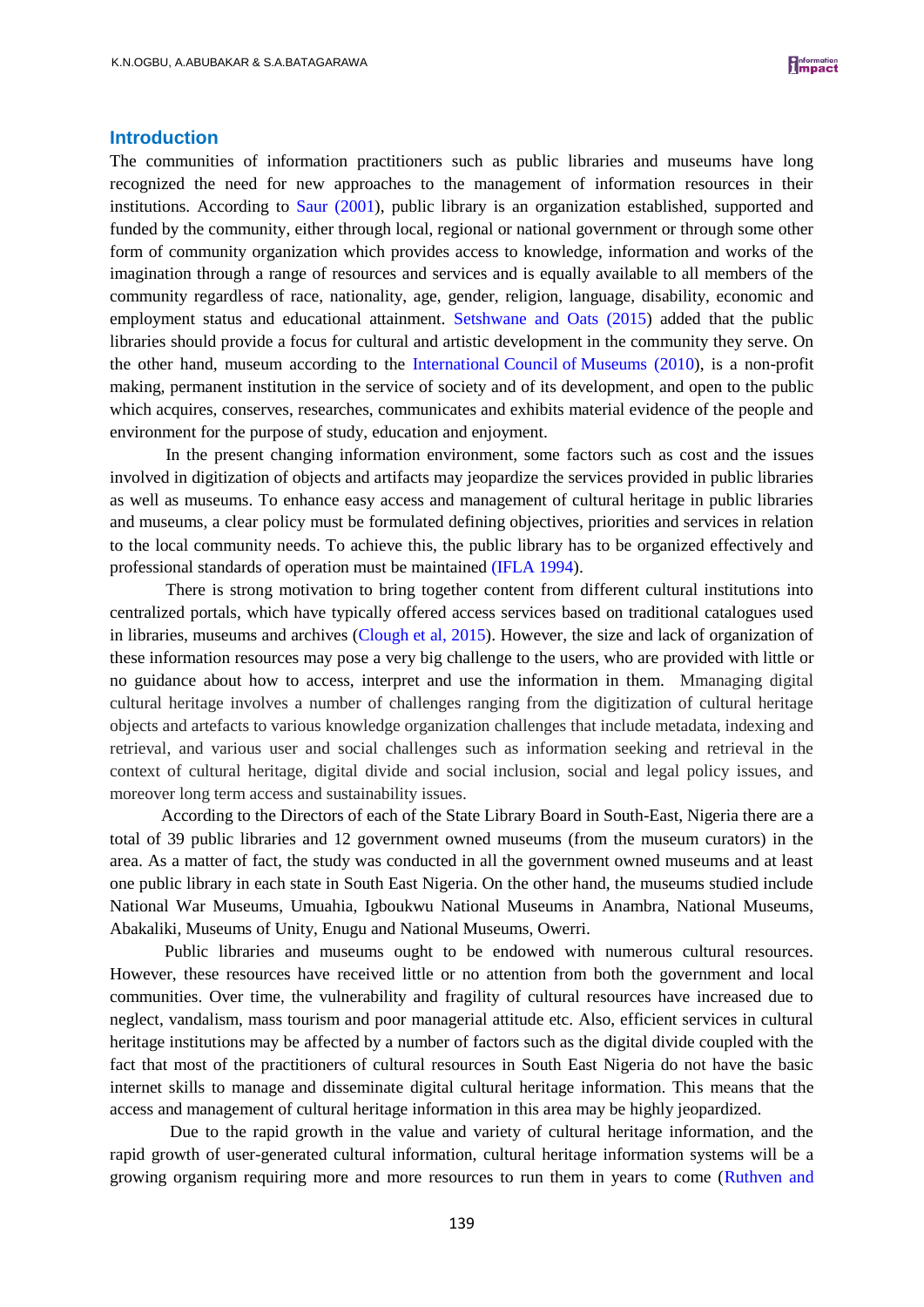Chowdhury, 2015). Therefore, digital literacy and cultural heritage information management skills and approaches have to be improved quite significantly to achieve organizational goals.

# **Research objective**

This paper is aimed at investigating the problems and prospects of digitization of information resources: in public libraries and museums in South-East, Nigeria. However, the study specifically:

- Identified the challenges associated with digitization of information resources in public libraries and museums.
- Determined the strategies for enhancing the digitization of information resources in public libraries and museums.

#### **Research questions**

The following research questions guided the study:

- What are the challenges associated with the digitization of information resources in libraries and museums?
- What are the strategies for enhancing the digitization of information resources in libraries and museums?

## **Literature review**

Libraries in the first decade of the twenty-first century face enormous challenges, including challenges of identity and purpose [\(Kenney, 2014\)](Article%20emprical%20CHALLENGES%20%202.doc). According to her, libraries as traditional institutions of long standing manage legacy holdings of inestimable value and as purveyors of information they are profoundly affected by the dizzying pace of technological change. Libraries constituents are more varied and more demanding than ever. Despite increasing evidence about the fragility and ubiquity of digital content, cultural repositories have been slow to respond to the need to safeguard digital heritage materials.

[Ruthven and Chowdhury\(2015\)](Article%20emprical%20CHALLENGES%20%202.doc) also noted that activities related to the development of digital libraries of cultural heritage are very resource intensive not only to begin with, for example because of the massive cost of digitization and processing of digital information, but also in the longer term of preservation of digitized heritage content that is required to ensure future access. Therefore, cultural heritage funding support, and so the economic sustainability of such services is a major issue. The organic growth of cultural heritage information systems and services also cause concerns in terms of environmental sustainability because of the increasing use of ICT infrastructure and the corresponding energy consumptions of the ICT equipment and infrastructure in order to make the digital cultural heritage information systems and services more environment-friendly. While open access to cultural heritage information will increase equity of access, this may be affected by a number of factors, such as the digital divide and information literacy. Therefore, digital literacy and information skills have to be improved quite significantly in order to enable the public to make optimum use of digital cultural heritage information systems and services.

 Emphasizing the importance of user modeling and personalization – both at the specific user and community level – for cultural heritage information systems, [Andissono, Kuflik and Petrelli](Article%20emprical%20CHALLENGES%20%202.doc)  [\(2012\)](Article%20emprical%20CHALLENGES%20%202.doc) review the evolution of personalization techniques in museum websites, virtual collections and mobile guides towards recent extensions of cultural heritage towards the semantic and social web. Oral history has remained an important part of the cultural heritage, and many audio and video collections of such cultural heritage information are now available. Specific language processing and information retrieval challenge are associated with building oral history collections. [Psutka et al](Article%20emprical%20CHALLENGES%20%202.doc)  [\(2011\),](Article%20emprical%20CHALLENGES%20%202.doc) for example, employed novel speech recognition and information retrieval techniques to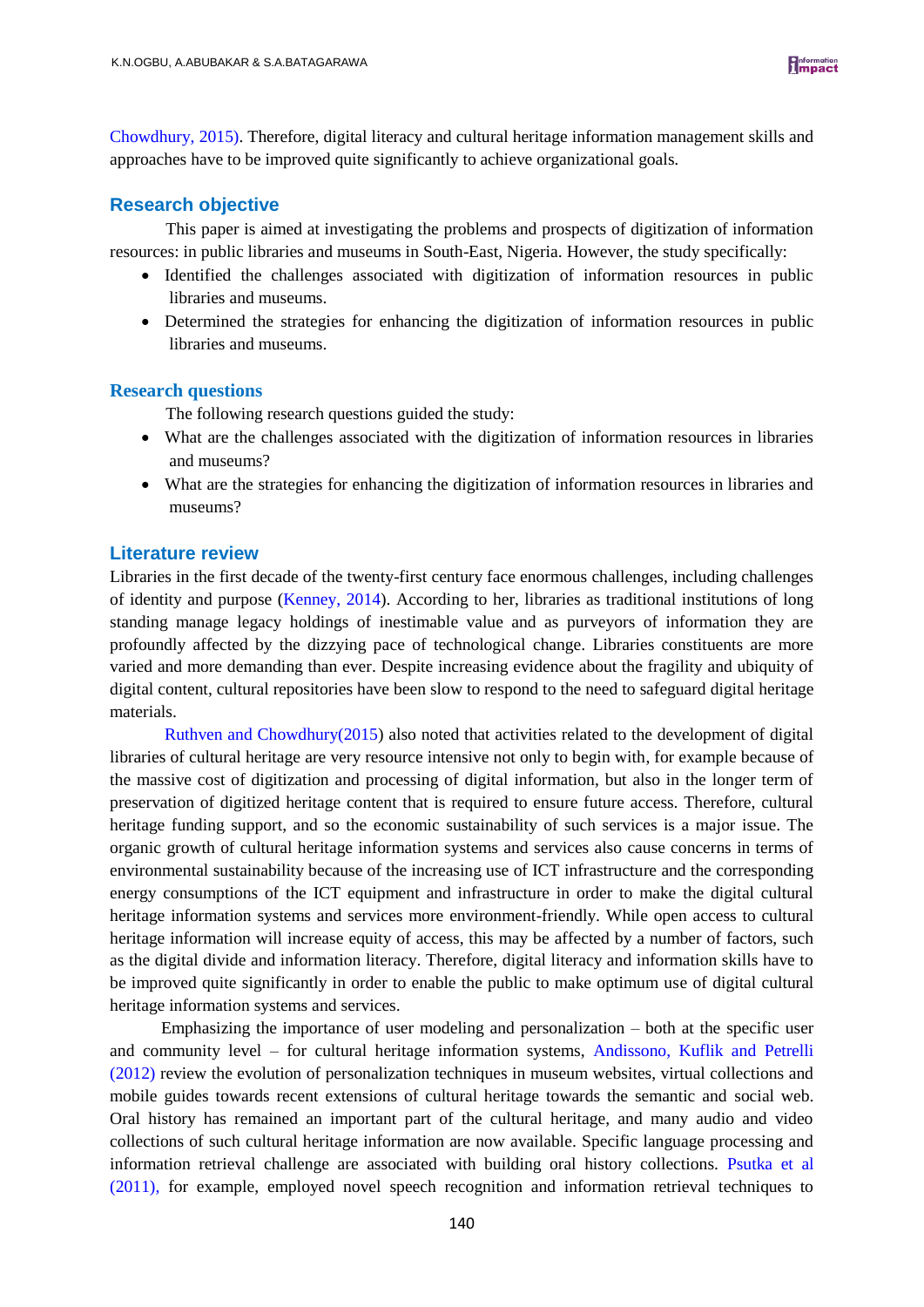improve access to the Czech language part of a large video archive containing recorded testimonies of Holocaust survivors.

There are also the long-term access and sustainability issues of cultural heritage information [\(Ruthven & Chowdhury, 2015\)](Article%20emprical%20CHALLENGES%20%202.doc). A significant amount of research resources and efforts have been made over the past decade on digital preservation, many of which focus specifically on cultural heritage information. Since most of the cultural heritage information services have appeared as an outcome of specific research projects, or have been founded by governments or individual institution such as national libraries, continuing funding support and thus the economic sustainability of such digital cultural heritage information services will remain a major concern. According to [Craterre](Article%20emprical%20CHALLENGES%20%202.doc)  [\(2006\),](Article%20emprical%20CHALLENGES%20%202.doc) Africa is the cradle of humanity. Its natural and cultural diversity are matched only by its long history. Little attention, however, is paid to cultural and heritage policies in African local governments' action strategies. This lack of interest expresses itself in various ways. Most African cities do not have museums worthy of the name. Few have established a proper inventory of their natural and cultural heritage. Many do not have mechanisms for the classification or safeguarding of their heritage. Very few are aware of the World Heritage Convention and this puts Africa at risk of being marginalized. However, [Yankova \(2012\)](Article%20emprical%20CHALLENGES%20%202.doc) is of the view that the modern library is a navigator, manufacturer and mediator between the producers of information and its users (Certo and Trevis (2005). It is an important factor in contemporary global communication.

#### **Methodology**

The researcher used a survey research design to study the problems and prospects of digitization of information resources in public libraries and museums. The institutions covered in this study are public libraries and government owned museums. The population of study comprised the staff and users of these public libraries and museums. The population size is about 31,759 while the sample size is 317 (1%) of the entire population. This agrees with [Mendenhall and Reinmuth \(2004\)](Article%20emprical%20CHALLENGES%20%202.doc) where it was stated that when a population is uniform, a small sample provides the sample amount of information as a large sample. Two sets of a structured questionnaire were constructed by the researcher as instrument for data collection. The instrument was validated by two experts in the Department of Library and Information Science and one other expert in the Department of Science Education, Measurement and Evaluation Unit, all from the University of Nigeria, Nsukka. Their recommendations and modifications were incorporated appropriately into the instrument for data collection. The reliability of the instruments was determined through a pilot test. Copies of the instruments were administered randomly to twenty (20) staff and users of the Benue State Public Library. Cronbach's Alpha Reliability method was used to determine the internal consistency of the items in the two sets of the questionnaire and they showed the reliability index of 0.95 and 0.65 respectively. A total of 317 copies of the questionnaire were distributed among the staff and users of these public libraries and museums within the area of interest. The questionnaires were administered through hand to hand delivery to the respondent. Out of this number, only 293 (92%) copies were returned and found usable by the researcher. The analysis was therefore made base on 293 copies of the questionnaires returned. The data collected for this study was analysed and tabulated using mean, standard deviations and percentages. Any mean score equal to or above 2.50 was regarded as positive and acceptable while any mean less than 2.50 was regarded as negative and unacceptable. In addition, any percentage that ranges from 50% and above was seen as positive and acceptable while percentage that is below 50% was taken to be negative and unacceptable.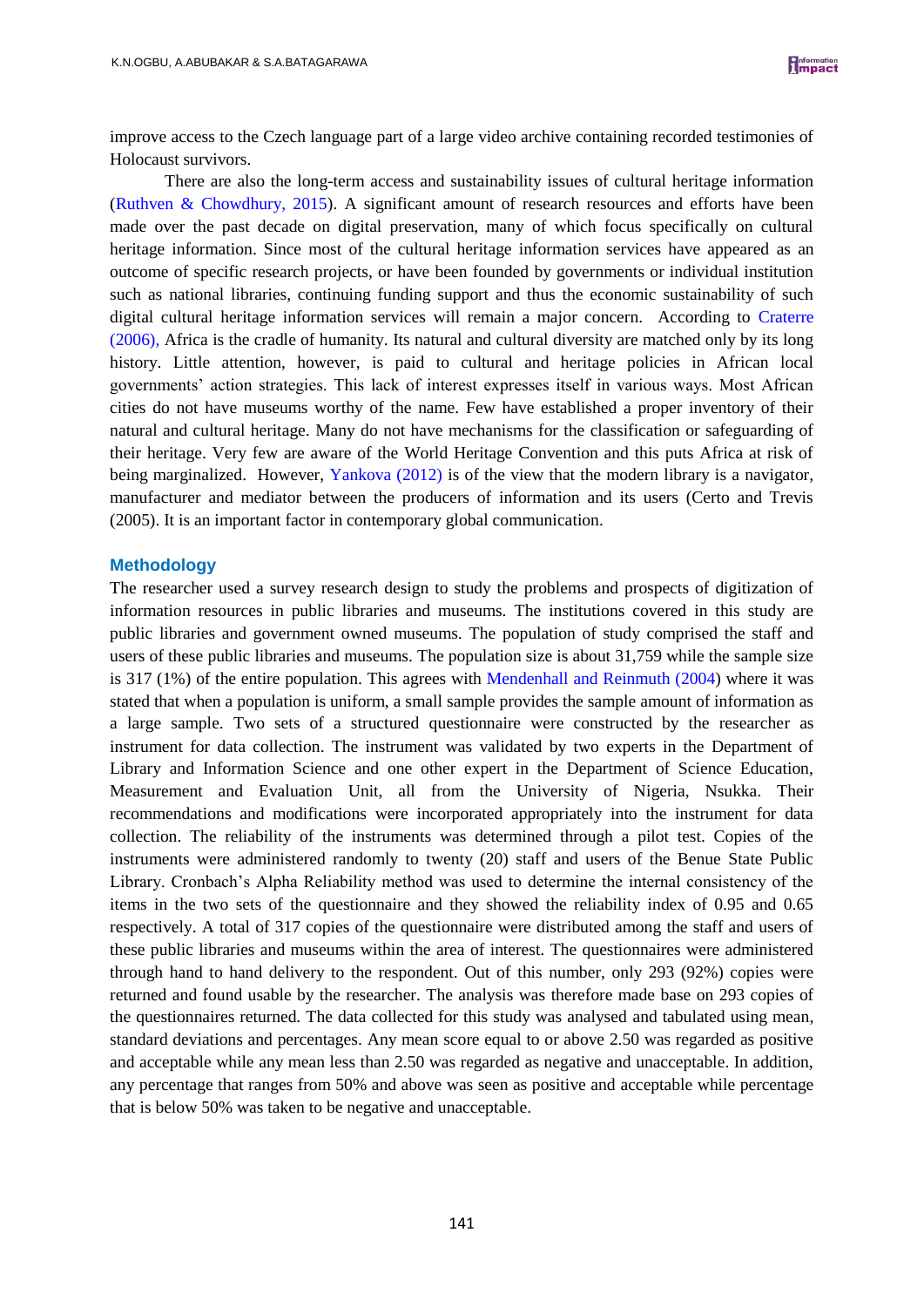# **Result**

**Research Question 1:** What are the challenges associated with the digitization of information resources in public libraries and museums?

**Table 1:** Mean Ratings **of** Challenges Associated with the Digitization of Information Resources in Public Libraries and Museums

|                |                                                                                                 | <b>Institutions</b> |           |                |        |           |                | Overall |           | D            |
|----------------|-------------------------------------------------------------------------------------------------|---------------------|-----------|----------------|--------|-----------|----------------|---------|-----------|--------------|
|                |                                                                                                 | Library             |           |                | Museum |           |                |         |           |              |
|                |                                                                                                 | Mean                | <b>SD</b> | D              | Mean   | <b>SD</b> | D              | Mean    | <b>SD</b> |              |
| 1.             | Poor funding of cultural heritage institutions.                                                 | 3.82                | .39       | $\mathsf{A}$   | 3.58   | .73       | $\overline{A}$ | 3.72    | .58       | $\mathbf{A}$ |
| $\overline{2}$ | Lack of basic internet skills to access digital cultural<br>heritage resources.                 | 3.78                | .52       | A              | 3.64   | .64       | A              | 3.72    | .58       | $\mathbf{A}$ |
| 3.             | Issues involved in digitization of cultural heritage<br>objects.                                | 3.73                | .54       | A              | 3.64   | .54       | A              | 3.69    | .54       | A            |
| 4.             | Cost of digitization of cultural heritage objects.                                              | 3.87                | .34       | A              | 3.67   | .72       | A              | 3.78    | .55       | A            |
| 5.             | Lack of experienced staff managing the cultural                                                 | 3.64                | .65       | A              | 3.44   | .97       | A              | 3.56    | .81       | A            |
|                | heritage institutions.                                                                          | 3.80                | .55       | A              | 3.56   | .81       | $\overline{A}$ | 3.69    | .68       |              |
| 6.             | Increasing evidence of cultural heritage fragility.                                             |                     |           |                |        |           |                |         |           | A            |
| 7.             | Cultures of Nigerian ethnic groups have been<br>influenced by foreign cultures.                 | 3.80                | .40       | A              | 3.78   | .59       | A              | 3.79    | .49       | $\mathbf{A}$ |
| 8.             | Vulnerability of cultural heritage resources to the                                             | 3.76                | .61       | A              | 3.78   | .42       | A              | 3.77    | .53       | A            |
|                | harmful effects of environmental change.                                                        |                     |           |                |        |           |                |         |           |              |
| 9.             | Increasing pressures of modernization.                                                          | 3.69                | .63       | A              | 3.69   | .47       | $\mathsf{A}$   | 3.69    | .56       | A            |
| 10.            | Increasing pressures of urbanization.                                                           | 3.80                | .50       | A              | 3.44   | 1.00      | A              | 3.64    | .78       | $\mathbf{A}$ |
| 11.            | High level of illiteracy on the use of ICT in the<br>management of cultural heritage resources. | 3.67                | .64       | A              | 3.78   | .54       | A              | 3.72    | .60       | A            |
| 12.            | Unavailability of internet facilities in cultural heritage                                      | 3.64                | .68       | $\overline{A}$ | 3.42   | 1.05      | $\overline{A}$ | 3.54    | .87       | A            |
|                | institutions.                                                                                   |                     |           |                |        |           |                |         |           |              |
| 13.            | Lack of digital archiving software.                                                             | 3.53                | .89       | A              | 3.78   | .59       | A              | 3.64    | .78       | A            |
| 14.            | Problem of language barriers between the staff and                                              | 2.67                | 1.30      | A              | 2.75   | 1.27      | $\overline{A}$ | 2.70    | 1.28      | A            |
|                | users of cultural heritage institutions.                                                        |                     |           |                |        |           |                |         |           |              |
|                | <b>Cluster Mean</b>                                                                             | 3.66                | .62       | A              | 3.57   | .74       | $\mathbf{A}$   | 3.62    | .69       | A            |

The data presented in Table 1 revealed that all the items were above the cut-off point of 2.50 on a 4 point rating scale. Looking at the two institutions used in the study, the public library institutions had greater mean of  $(\overline{X}) = 3.66$ , SD .62) as against museums (mean=3.57, SD.74). However, the above findings showed that the respondents agreed that all the above items are challenges associated with the digitization of information resources in libraries and museums.

## **Research Question 2***:* What are the strategies for enhancing the digitization of information resources in public libraries and museums?

**Table 2:** Mean Ratings of Strategies for Enhancing the Digitization of Information Resources in Public Libraries and Museums

|    |                                                                                          | Institutions |       |    |        |       |   | Overall |      | D  |
|----|------------------------------------------------------------------------------------------|--------------|-------|----|--------|-------|---|---------|------|----|
|    |                                                                                          | Library      |       |    | Museum |       |   |         |      |    |
|    |                                                                                          | Mean         | SD(D) |    | Mean   | SD(D) |   | Mean    | SD   |    |
| 1. | Preserving cultural heritage memory in<br>analogue forms.                                | 3.51         | .97   | VA | 3.00   | 1.26  | A | 3.28    | 1.13 | А  |
| 2. | Preserving cultural heritage memory in digital<br>forms.                                 | 3.22         | 1.11  | A  | 3.39   | .96   | A | 3.30    | 1.04 | A  |
| 3. | Audio-visual materials should be used to<br>disseminate information on Nigerian culture. | 3.24         | 1.09  | A  | 3.28   | 1.09  | A | 3.26    | 1.08 | A  |
| 4. | ICT materials should be used to disseminate<br>information on Nigerian culture.          | 3.64         | .80   | VA | 3.44   | .91   | A | 3.56    | .85  | VA |
| 5. | Internet should be used to access cultural<br>heritage resources in cultural heritage    | 3.71         | .63   | VA | 3.44   | .91   | A | 3.59    | .77  | ٧A |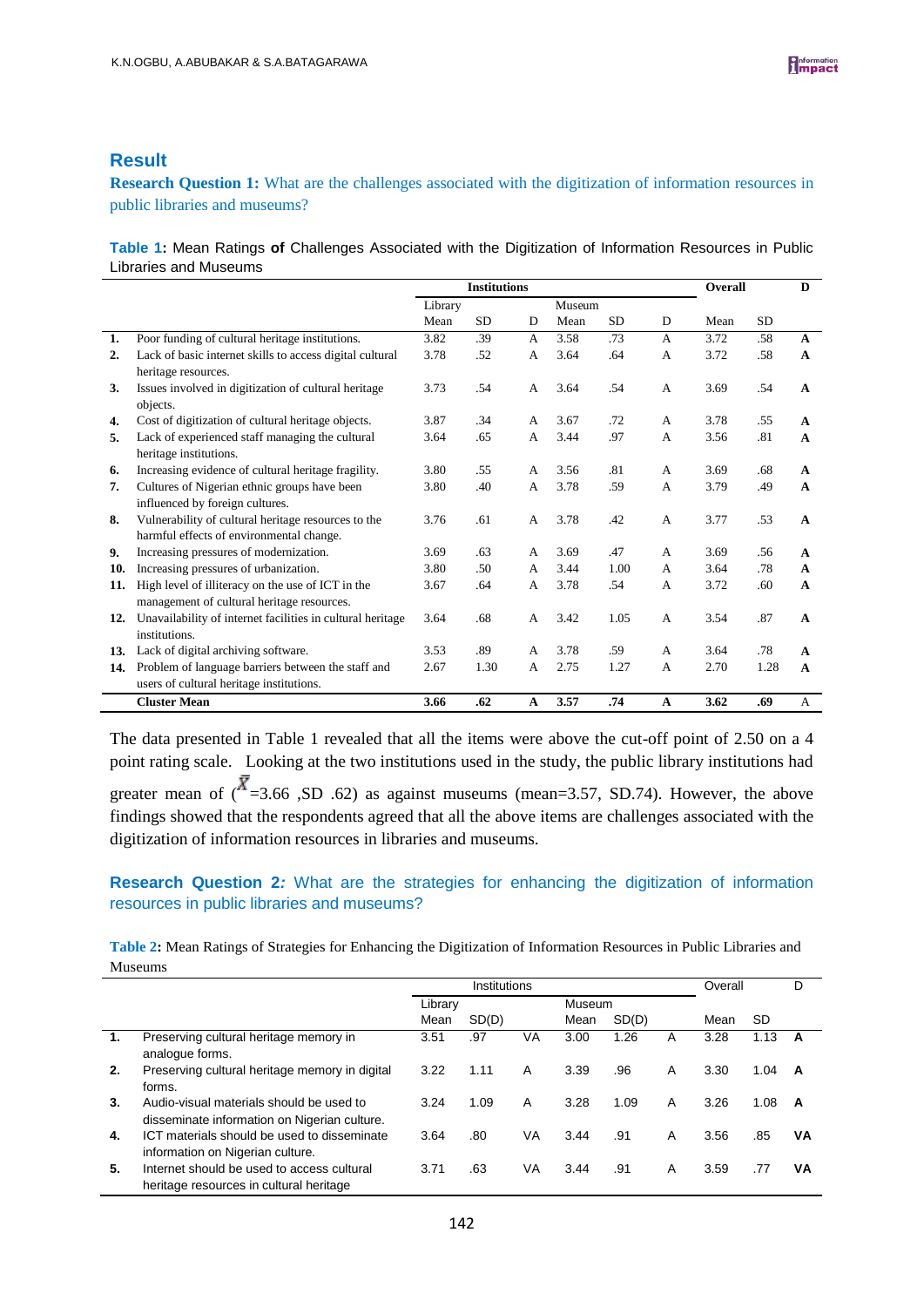|     | <b>Cluster Mean</b>                                                                                | 3.61 | .75 | <b>VA</b> | 3.56 | .78 | <b>VA</b> | 3.59 | .78 | <b>VA</b> |
|-----|----------------------------------------------------------------------------------------------------|------|-----|-----------|------|-----|-----------|------|-----|-----------|
|     | systems.                                                                                           |      |     |           |      |     |           |      |     |           |
|     | cultural, economic, social, and environmental                                                      |      |     |           |      |     |           |      |     |           |
|     | awareness of the interconnectedness of the                                                         |      |     |           |      |     |           |      |     |           |
| 16. | irreversible damage or loss.<br>There should be a good maintenance of                              | 3.67 | .71 | A         | 3.53 | .81 | <b>VA</b> | 3.60 | .75 | VA        |
|     | of cultural heritage should be applied to avoid                                                    |      |     |           |      |     |           |      |     |           |
| 15. | Precautionary principle during the management                                                      | 3.91 | .29 | VA        | 3.75 | .69 | VA        | 3.84 | .91 | <b>VA</b> |
|     | services in cultural heritage institutions.                                                        |      |     |           |      |     |           |      |     |           |
| 14. | There should be qualified staff to support new                                                     | 3.49 | .87 | Α         | 3.75 | .73 | <b>VA</b> | 3.60 | .82 | <b>VA</b> |
|     | formats to support new services in cultural<br>heritage institutions.                              |      |     |           |      |     |           |      |     |           |
| 13. | There should be adequate resources in various                                                      | 3.89 | .72 | VA        | 3.64 | .72 | <b>VA</b> | 3.78 | .87 | VA        |
|     | organization.                                                                                      |      |     |           |      |     |           |      |     |           |
| 12. | Change should be introduced with maximum<br>effectiveness and the least stress on staff and        | 3.76 | .57 | <b>VA</b> | 3.83 | .38 | <b>VA</b> | 3.79 | .79 | <b>VA</b> |
|     | the rapid development in ICT.                                                                      |      |     |           |      |     |           |      |     |           |
| 11. | Cultural heritage institutions should adapt to                                                     | 3.42 | .99 | Α         | 3.72 | .70 | VA        | 3.56 | .88 | ٧A        |
|     | and also using the feedback to improve their<br>experience.                                        |      |     |           |      |     |           |      |     |           |
|     | collections in the world using a range of tools                                                    |      |     |           |      |     |           |      |     |           |
| 10. | Cultural heritage institutions should monitor<br>interactions with other digital cultural heritage | 3.80 | .59 | <b>VA</b> | 3.75 | .55 | VA        | 3.78 | .71 | ٧A        |
|     | experience.                                                                                        |      |     |           |      |     |           |      |     |           |
|     | collections in the world using a range of tools<br>and also using the feedback to improve their    |      |     |           |      |     |           |      |     |           |
|     | interactions with other digital cultural heritage                                                  |      |     |           |      |     |           |      |     |           |
| 9.  | Cultural heritage institutions should develop                                                      | 3.73 | .65 | <b>VA</b> | 3.50 | .91 | <b>VA</b> | 3.63 | .78 | ٧A        |
|     | of cultural heritage digitization                                                                  |      |     |           |      |     |           |      |     |           |
| 8.  | Government should foster public-private<br>partnership in order to share the gigantic cost         | 3.60 | .78 | VA        | 3.72 | .51 | VA        | 3.65 | .67 | VA        |
|     | heritage resources should be encouraged.                                                           |      |     |           |      |     |           |      |     |           |
| 7.  | Public partnership for digitization of cultural                                                    | 3.69 | .73 | VA        | 3.67 | .72 | <b>VA</b> | 3.68 | .72 | VA        |
|     | cultural heritage institutions.                                                                    |      |     |           |      |     |           |      |     |           |
|     | range of management techniques which should<br>sustain the existence of cultural heritage in       |      |     |           |      |     |           |      |     |           |
| 6.  | Recruitment of experienced staff able to use a                                                     | 3.49 | .92 | Α         | 3.69 | .62 | VA        | 3.58 | .80 | VA        |
|     | institutions.                                                                                      |      |     |           |      |     |           |      |     |           |
|     |                                                                                                    |      |     |           |      |     |           |      |     |           |

Examining the two institutions used in the study, the public library institutions had greater mean and standard deviation of  $({\overline{X}}=3.61$  SD =.75) as against museum institutions (M =3.56 SD =.78). This suggests that the respondents from public libraries favored these items than those in museums. Finally the overall mean score of 3.59 with a corresponding standard deviation value of .78 shows that the respondents believed that items in the cluster are very appropriate strategies.

### **Discussion**

A number of factors were identified by staff as challenges hindering the digitization of information resources in public libraries and museums. The staff identified barriers to do with "cultures of Nigerian ethnic groups have been influenced by foreign cultures and cost of digitization of cultural heritage objects" as the greatest challenges associated with the digitization of information resources in public libraries and museums. The findings of [Ruthven and Chowdhury\(2015\)](Article%20emprical%20CHALLENGES%20%202.doc) also found out that activities related to the development of digital libraries of cultural heritage are very resource intensive. Poor funding of cultural heritage institutions, lack of basic internet skills to access digital cultural heritage resources and high level of illiteracy on the use of ICT in the management of cultural resources were also identified as major barriers to the digitization of information resources in public libraries and museums. These findings are justified by [Mamman \(2015\)](Article%20emprical%20CHALLENGES%20%202.doc) who also observed that some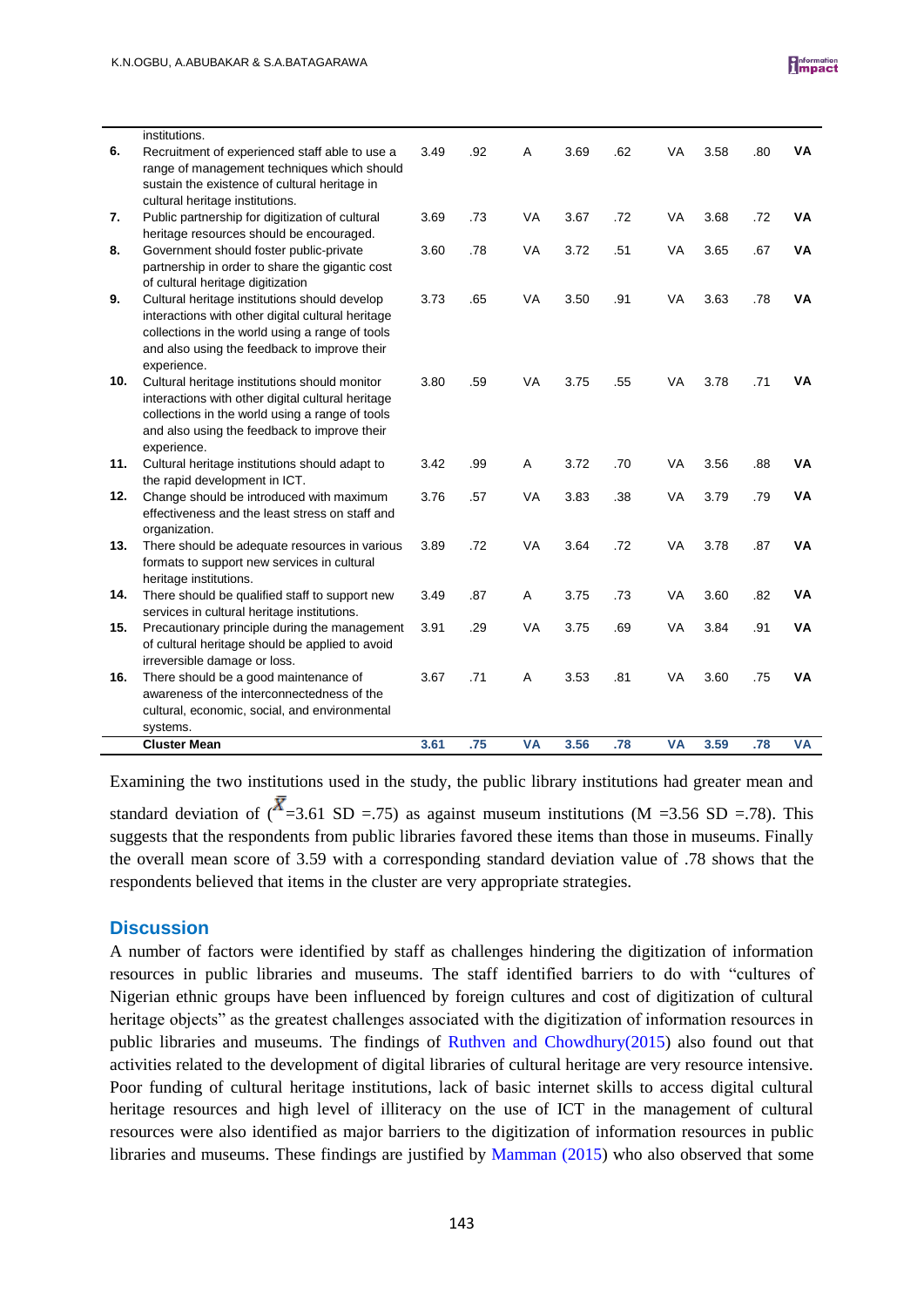of the barriers to effective utilization of ICTs in public libraries were inadequate funding, staff low level of computer literacy, inadequate ICT infrastructure and low level of ICT awareness among users**.** 

Other barriers to the digitization of information resources in these institutions have to do with lack of digital archiving software etc. [Gaur \(2013\)](Article%20emprical%20CHALLENGES%20%202.doc) also observed that technological obsolescence, economic barriers, lack of digital archiving software, language barriers and copyright issues are among the challenges facing the access and management of cultural heritage in public libraries. He noted that the conversion of these materials into new form of multimedia technologies is very expensive and [Kazi \(2012\)](Article%20emprical%20CHALLENGES%20%202.doc) added that both museums and libraries face an ongoing battle to justify their existence and secure their futures. The result of the findings showed that the staff of public libraries and museums accepted the measures for enhancing the digitization of information resources in these institutions. The respondents agreed that ICT materials should be used to disseminate information on Nigerian culture and that cultural heritage institutions should adapt to the rapid development in ICT in addition to preserving cultural heritage memory in digital forms**.** The findings of this research is in line with that of [Sula \(2015\)](Article%20emprical%20CHALLENGES%20%202.doc) who stressed that cultural heritage institutions should do everything they can to digitize materials as quickly as possible. These efforts make collections available to a much broader range of users. Similarl[y, Mamman \(2015\)](Article%20emprical%20CHALLENGES%20%202.doc) recommended in his study that state government should adequately fund public libraries and that public library authorities should sponsor their staff to ICT – related workshops and training, partner with other agencies in ensuring the provision of ICT facilities and should organize workshops and seminars on ICT literacy for library users.

#### **Conclusion and Recommendations**

Digitization is a current and contemporary improvement providing libraries as information centres in terms of protecting and accessing information with new opportunities. ICT has come to change every element of information services from technical operations to digital in libraries and museums and these institutions are among the leading fields that ICT affect in the most intensive and quick way. It is inevitable for public libraries and museums to use this contemporary opportunity and to reflect it in their operations and services**.** To this end, the following is recommended:

- **1)** Government at all levels should provide adequate financial resources for the proper management of information resources in both public libraries and museums.
- **2)** Public libraries and museums should adapt to the rapid development in ICT in addition to preserving cultural heritage memory in digital forms.
- **3)** Public libraries and museums should partner with other institutions in ensuring the provision of ICT facilities and also to share the high cost of digitization.

### **References**

- Ardissono, L., Kuflik, T. & Petrelli, D. (2012). Personalization in cultural heritage: the road travelled and the one ahead, *modeling and user-adapted interaction,* 22(1-2), 73-99.
- Certo, S. & Trevis C. (2005). *Modern library management.* The changing role of the ILS. A white paper, talis alto. (Version 1.0).
- Chowdhury, G., 2014. Sustainability of digital libraries: a conceptual model and a research framework. *International Journal on Digital Libraries*, 14 (3–4), 181–195. doi:10.1007/s00799-014-0116-0.